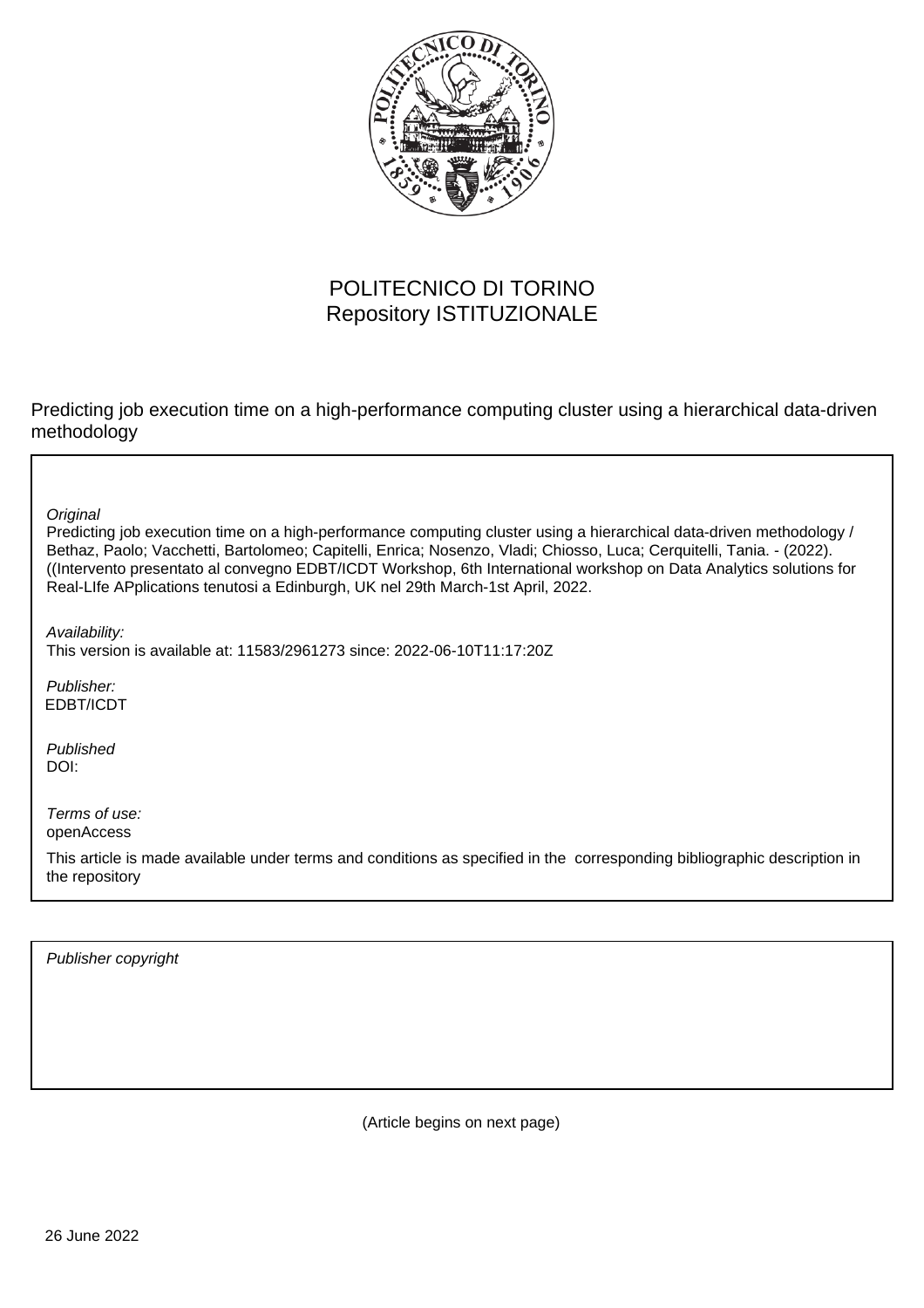# **Predicting job execution time on a high-performance Computing cluster using a hierarchical data-driven methodology**

Paolo Bethaz*<sup>1</sup>* , Bartolomeo Vacchetti*<sup>1</sup>* , Enrica Capitelli*<sup>2</sup>* , Vladi Nosenzo*<sup>2</sup>* , Luca Chiosso*<sup>3</sup>* and Tania Cerquitelli*<sup>1</sup>*

*<sup>1</sup>Department of Control and Computer Engineering, Politecnico di Torino, Italy 2 Iveco Group, Torino, Italy <sup>3</sup>NPO Torino Srl, Torino, Italy*

#### **Abstract**

Nowadays, evaluating the performance of a vehicle before the production phase is challenging and important. In the automotive industry, many virtual simulations are needed to model the vehicle behavior in the best possible way. However, these simulations require a lot of time without the user knowing their runtime in advance. Knowing the required time in advance would allow the user to manage the simulations more effectively and choose the best strategy to use the available computational resources. For this reason, we present an innovative data-driven method to estimate in advance the execution time of simulations. Our approach integrates unsupervised techniques, such as constrained k-means clustering, with classification and regression algorithms based on tree structures.

In this paper, we present an innovative and hierarchical data-driven method for estimating the execution time of jobs. Numerous experiments were conducted on a real dataset to verify the effectiveness of the proposed approach. The experimental results show that the proposed method is promising.

#### **Keywords**

Execution-time prediction, data-driven model, hierarchical model

## **1. Introduction**

Today, more and more manufacturing industries rely on either online data centers or physical HPC clusters to run a large variety of tasks to perform analyses and simulations. These tasks, or jobs, range from simulating individual mechanical components to analyze entire manufacturing processes. In this way, it is possible to shorten the time to market of the final product while reducing the number of errors made during the process. However, the execution of these jobs often requires resources that may not be immediately available, thus delaying the job execution and increasing the time needed to obtain the final results. In this paper, we present a data-driven methodology for predicting the jobs' execution time. We focus on predicting the execution time of simulations and analysis because it directly affects the waiting time of other jobs before they are submitted and the problem of unknown

*Published in the Workshop Proceedings of the EDBT/ICDT 2022 Joint Conference (March 29-April 1, 2022), Edinburgh, UK*  $\bigcirc$  [paolo.bethaz@polito.it](mailto:paolo.bethaz@polito.it) (P. Bethaz); [bartolomeo.vacchetti@polito.it](mailto:bartolomeo.vacchetti@polito.it) (B. Vacchetti); [enrica.capitelli@external.cnhind.com](mailto:enrica.capitelli@external.cnhind.com) (E. Capitelli); [vladi.nosenzo@ivecogroup.com](mailto:vladi.nosenzo@ivecogroup.com) (V. Nosenzo); [luca.chiosso@external.nposervices.com](mailto:luca.chiosso@external.nposervices.com) (L. Chiosso); [tania.cerquitelli@polito.it](mailto:tania.cerquitelli@polito.it) (T. Cerquitelli) [0000-0001-5016-8635](https://orcid.org/0000-0001-5016-8635) (P. Bethaz); [0000-0001-5583-4692](https://orcid.org/0000-0001-5583-4692) (B. Vacchetti); [0000-0002-9039-6226](https://orcid.org/0000-0002-9039-6226) (T. Cerquitelli) **EDURY SECURY SECURY SECURY SECURY SECURY SECURY SECURY SECURY SECURY SECURY SECURY SECURY SECURY SECURY SECURY SECURY SECURY SECURY SECURY SECURY SECURY SECURY SECURY SECURY SECURY SECURY SECURY SECURY SECURY SECURY SECUR** 

waiting time can lead to wasted cluster resources.

Since the number of analysis and simulations that must be performed for a single product is considerable, it is important to find a method to avoid wasting cluster resources and increasing delays. This issue is relevant in the context of software application development for the industrial domain and we want to address it by relying on an innovative methodology based on data analysis and machine learning techniques. In order to predict the execution time of jobs, we have taken into account not only the HPC resources required by the different jobs, but also the settings of the different solvers, that are the various kind of software used for analysis and simulation. Each simulation is characterized by a series of parameters (specific for each solver) that describe its configuration. These parameters are inserted manually from the user in phase of submission of the job and are then extracted in automatic way from the server used for running the simulations. The proposed approach is based on a hierarchical classification model. Our methodology is based on three separated models. The first model does a preliminary binary classification and then it divides the data accordingly. The other two models classify the two different portions of data, one portion of data for each model. In this way we are able to classify the data into four different classes while reducing the complexity of the task from a multiclass problem to a binary one at each step.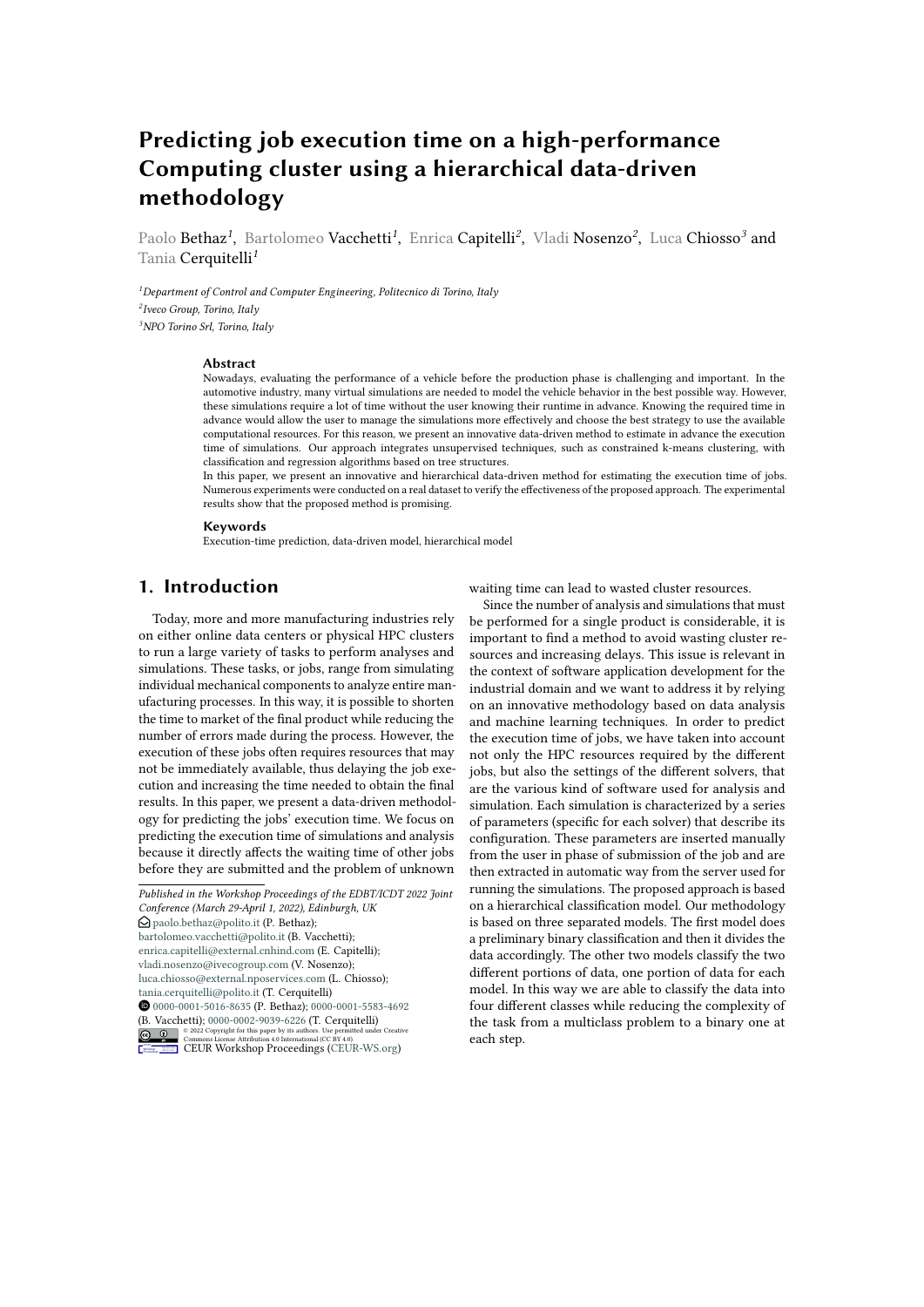The rest of the paper is divided as follows. Section 2 deals with the literature review related to HPC, from resource allocation to runtime prediction. Section 3 deals with the proposed methodology, while Section 4 presents our results so far. Finally, in Section 5, we discuss our methods and future steps to continue this research.

## **2. Literature Review**

There are several approaches and studies investigating how to improve HPC resource allocation. Research activities can be classified as: (i) predicting job failures, (ii) developing scheduling algorithms based on machine learning techniques, and (iii) using simulation execution time estimation to predict the waiting time of jobs that have yet to be submitted.

The first research strand's goal is to estimate if a specific job will fail or complete its execution. The intent is to stop prematurely those jobs that are predicted by the algorithms as failures [1, 2, 3]. By learning which jobs are more likely to fail and stopping them the HPC is able to improve its performance, while saving energy that would be wasted[4, 5]. However this type of approach requires a lot of data in order to identify a pattern between the attributes and the target variables. The most significant variables can be extracted in different ways, either through some feature engineering process or from different databases. Even so, parsing and transformation operations have been proven very useful in order to improve the prediction results [6] are extremely useful to obtain better prediction results. The issue here is related to the fact that some failures are rare, hence they are not easy to predict, but still consume a lot of resources [7]. For example, Liu et al. [1] integrated two algorithms in order to estimate whether a job fails or not. The first algorithm is a clustering one. It measures the correlation among jobs from different contexts. The other one is a multitask learning algorithm trained on correlated jobs. Since our data is not enough to achieve meaningful results in this paper we do not tackle this problem.

Another research approach focuses on the optimization of the available resources performed by a scheduler. After analyzing the behavior of successful and failed jobs, Jassas et al. [2] investigated scheduling algorithms intended to optimize the reliability and availability of cloud applications. Since the number of resources cannot be unlimited, large-scale HPC exploit waiting queues. However it has been proved by Nurmi et al. [8] that regardless of the performance of a resources scheduler one of the main factor that impacts the prediction efficiency is the amount of time that a job has to wait before being submitted. Following this idea, also authors in [9] try to predict the waiting time of a job using a hierarchical classification approach. However, the estimation of the waiting

time is impacted by many factors, such as HPC specifics. Technical specifics aside, one factor that impacts the waiting time of every simulation is the execution time of the job that are running on the HPC. Some studies have focused on this approach, such as [10, 11]. While we agree on the centrality of the execution time we have adopted a different strategy compared to the studies mentioned before. As a matter of fact we use pretty much the same toolbox, i.e. clustering for data preprocessing and classification and or regression to estimate the execution time, however, as far as we know, we differentiate ourselves from previous work through the use of a hierarchical approach, which will be explained in detail in the following section.

### **3. Data-driven methodology**

The building blocks of the proposed methodology, shown in Figure 1, are as follows: i) data cleaning, ii) model building and iii) model evaluation. Each of these steps is adequately described in the related subsection.

After the data collection phase, the generated dataset contains a record for each submitted job. These jobs may have been executed by different solvers. Here with solver we mean the software used to run the simulation, each of which is characterized by different model variables. Due to the different parameters that characterize each solver, and due to very different execution times between solvers, we decided to consider only one solver at a time, thus avoiding working with a dataset too sparse.



**Figure 1:** Schema of the proposed methodology

### **3.1. Data cleaning**

Since the parameters characterizing each job are entered manually by the user during the job submission phase, it is essential to check the correctness of the available data before using them for subsequent analysis.

The data cleaning phase started with a collaboration with domain experts, who, thanks to their knowledge, helped us to define the admissibility ranges for each collected variable, including the execution time. This phase helped us to better understand the available data, and led us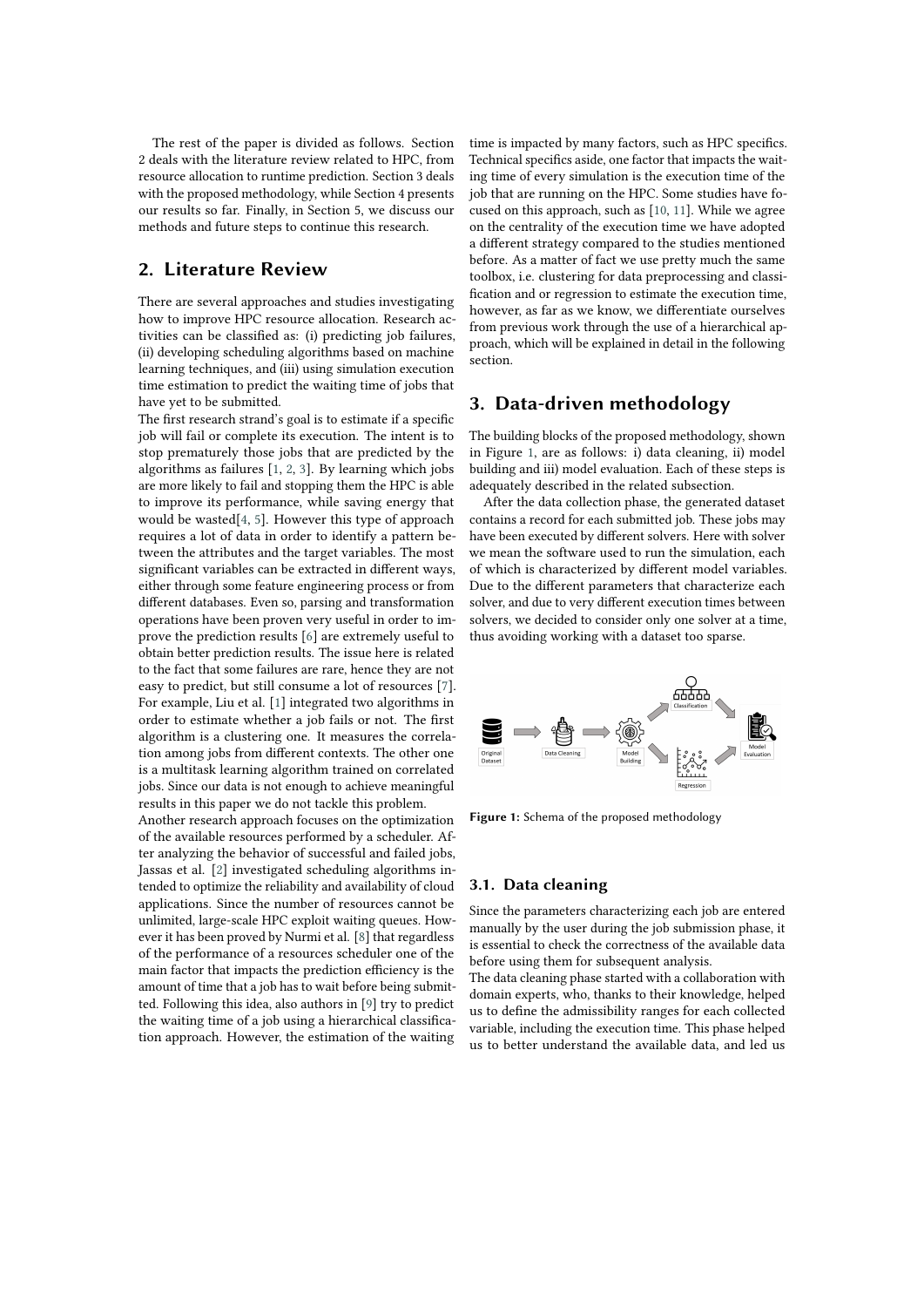to the decision of eliminating all those jobs associated with anomalous values of execution time. Specifically, all jobs with an execution time that was too low or too high compared to the execution time of other jobs run by the same solver were eliminated. To define when an execution time should be considered too high or too low, we tried using the following three approaches to define appropriate thresholds, beyond which a point must be considered an outlier [12]:

*Interquartile Range (IQR):* IQR is the difference between the values ranking in 25% (Q1) and 75% (Q3) in a data set. IQR thresholding strategy calculates the threshold as follows:

- min threshold:  $O1 (1.5^*IOR)$
- max threshold:  $O3 + (1.5 * IOR)$

*95th centile:* the minimum threshold is set by taking the value ranking in 5% and the maximum threshold is set by taking the value ranking in 95%;

*99th centile:* the strategy is identical to that described in the previous point, but here the thresholds are defined so that fewer outliers are identified. The minimum threshold is set by taking the value ranking in 1% and the maximum threshold is set by taking the value ranking in 99%.

We compared the number of jobs labeled as outliers with each of the 3 approaches, and in subsequent experiments we tried to evaluate how the performance of a predictive model varies depending on the preprocessing used.

### **3.2. Model Building**

The task of our model is to predict the execution time of a simulation running on a HPC. Since the goal is to predict a time that is a continuous value, this could be tagged as a regression task. However, the experimental results obtained by treating this task as a regression one led to poor results. This behavior can be justified by the fact that the data collection phase is quite recent, so the available data at the moment are not numerous. For this reason, we decided to treat it like a classification problem; this was made possible by categorizing the available runtimes, dividing them into classes representing contiguous time intervals. After this categorization, a classification algorithm can then try to predict in which range of values the execution time of the analyzed job will fall. In other words we have a multiclass problem. However, due to the scarce amount of data in our possession, the performance of our initial model was not enough. Since the amount of data is limited it is difficult for a classification algorithm to make good predictions in a multiclass context. On the other hand we did not want to oversimplify the problem by reducing the number of classes considered. Thus by implementing a classification hierarchical approach we were able to improve the goodness of the predictions without sacrificing too much quality. The

good results obtained with the hierarchical classification approach pushed us to also try a mix between classification and regression algorithms. However the results, while in some cases were better than the normal regression approach, were not satisfying. This led us to choose the hierarchical classification approach. The following subsections describe in more detail which the structures, the algorithms and the techniques that were used, for both regression and classification approaches. Due to the fact that the amount of data in our possession is limited we have decided to rely on the XGBoost method with both the mixed regression and the classification approach. The XGBoost is a tree model that relies on the Extreme Gradient Boosting technique [13].

#### **3.2.1. Classification Approach**

Unlike a single level classification where the model is trained only once on all available data, in the hierarchical approach a binary tree structure is used, in which each node of the tree corresponds to a binary classification where a model predicts to which of the two classes the job belongs. The depth of the tree depends on the number of total classes that we want to obtain (each of which represents a temporal range of values). The hierarchical binary structure we used in this methodology has two levels of depth, to which correspond 3 predictive models (nodes) and 4 total classes (leaves). Solutions with different depths have also been tested experimentally, but the one with four classes has demonstrated to be the best compromise between good models' performance and enough detailed classes. An example of how the structure looks is reported in Figure 2. In this way every classifier has to deal with a binary classification problem, but overall the classes considered are four.



**Figure 2:** Hierarchical Structure Schema

From the figure, it is evident that the key of the entire structure are the three conditions that determine in which sub-branch the obtained prediction must go. To each of these conditions corresponds a subdivision of the dataset (or of a portion of it), in two classes that represent different time intervals of the execution time of the jobs. The overall performance of the classification method is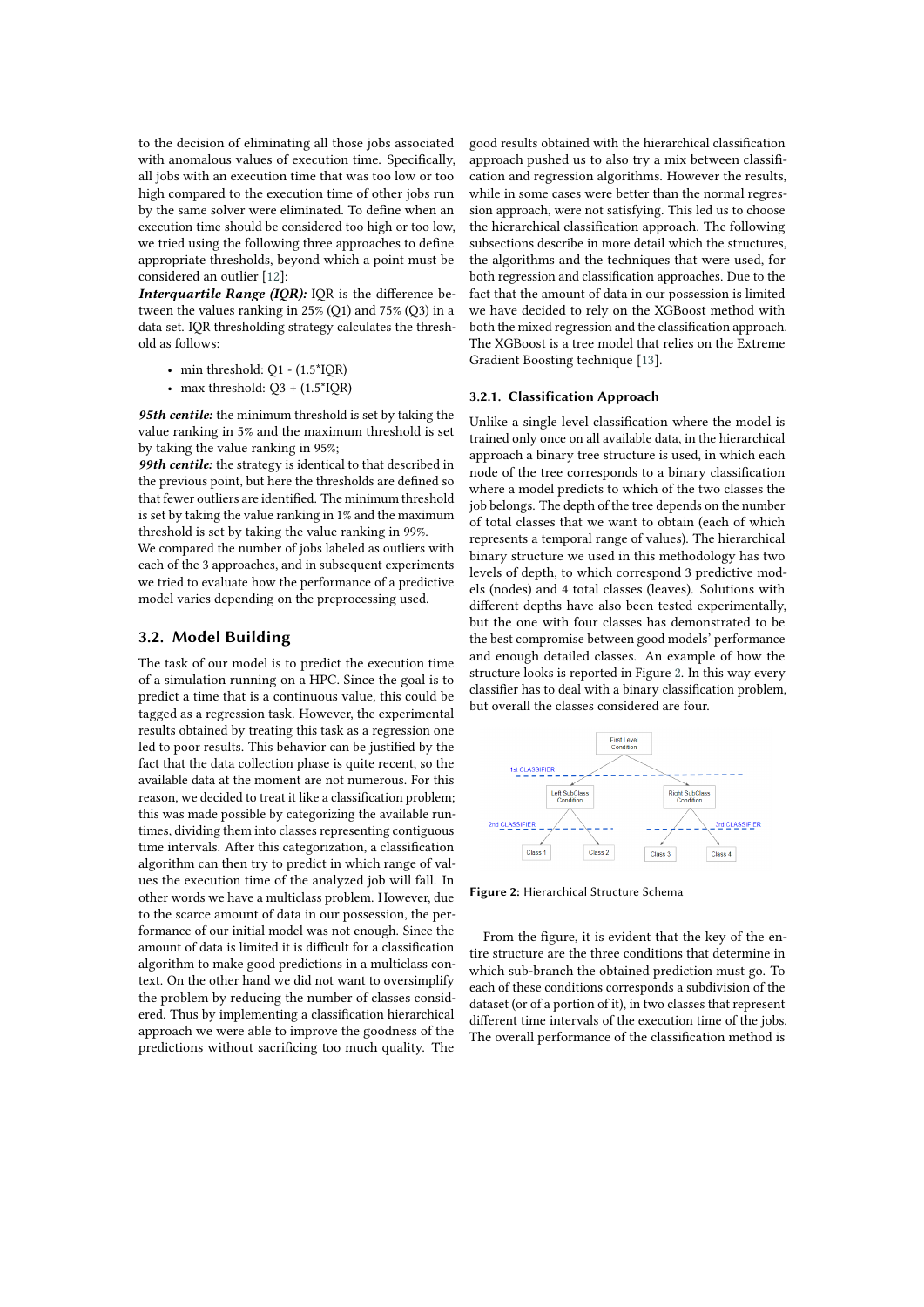greatly influenced by the identified thresholds, so it is important to try to define them as best as possible. To do this, two different approaches have been tested:

- *balanced approach*: in each division of the identified hierarchical structure, the available data is divided into two classes, each containing the same number of jobs. This technique prevents any unbalanced class problem, allowing the predictive model to be trained on balanced classes;
- *k-means approach*: the classes to use for training a predictive model in each node of the structure, are chosen in an automatic way through a clustering algorithm. In particular, the k-means algorithm is used, with K=2. In addition, to prevent the proposed solution from leading to an unbalancedclasses problem, we used a constrained version of the k-means algorithm, in which a minimum size for each cluster can be specified. In particular, the constraint we used here is that each identified class had to contain at least 40% of the total jobs.

#### **3.2.2. Mixed Approach**

Several regression algorithms (XGBoost [13], Random-Forest [14], Lasso [15]) were tested and compared with each other, evaluating their performance based on the R2 value obtained. The Lasso Regression is a regression analysis method that enhance its prediction accuracy by combining variable selection and regularization techniques; while RandomForest and XGBoost are both tree-based algorithms exploiting several decision trees, differing from each other on how the trees are constructed and how the results are combined.

Using a regression algorithm has the advantage of yielding a punctual value of the estimated runtime. However, due to limited availability of initial data, the obtained predictive model built on a single level is not very robust. For this reason, we have decided to test a mixed hierarchical regression approach. With mixed approach we mean that there is a combination between classification and regression. At the first prediction layer we have a classifier, while at the second prediction layer we have used two regressors. Thus the two regressors at the second prediction layer have to estimate the execution time of jobs that belong to two different time intervals, one for each model. In this way we simplified the problem while keeping the final prediction as a continuous value. Figure 3 shows the scheme of the proposed mixed approach. Regarding the techniques used to obtain the two classes in the first level of classification, both approaches described in the previous classification case were tested.



**Figure 3:** Mixed Approach Structure

### **3.3. Model Evaluation**

For the evaluation of every algorithm used in all the performed experiments, we exploited the Leave-One-Out Cross Validation (LOOCV) technique. Even if it is a computationally expensive technique, LOOCV results in a reliable and unbiased estimate of model performance. Moreover, this method turns out particularly useful when the data available are limited, like in our case in which the phase of data collection is begun recently.

LOOCV is an extremization of k-fold validation, where the value of k is equal to the number of available items (N). Its operations can be summarized in the following steps:

- 1. Split the dataset into N disjoined groups, where each group contains a single element;
- 2. For each group:
	- Take the element in the considered group as test set
	- Take the remaining N-1 groups as training set
	- Fit a model on the training set and evaluate it on the test set
	- Retain the evaluation of the model and then discard it
- 3. The model performance is estimate as the average of the N experiments executed

# **4. Preliminary experimental results**

The experiments presented here show the actual results obtained and that motivate us to rely on the hierarchical classification approach. Section 4.1 offers insight on the data that we have used to train our models. Section 4.2 discusses the effectiveness of the proposed techniques to correctly identify outliers and how they impact the selectivity of the dataset cardinality. Section 4.3 shows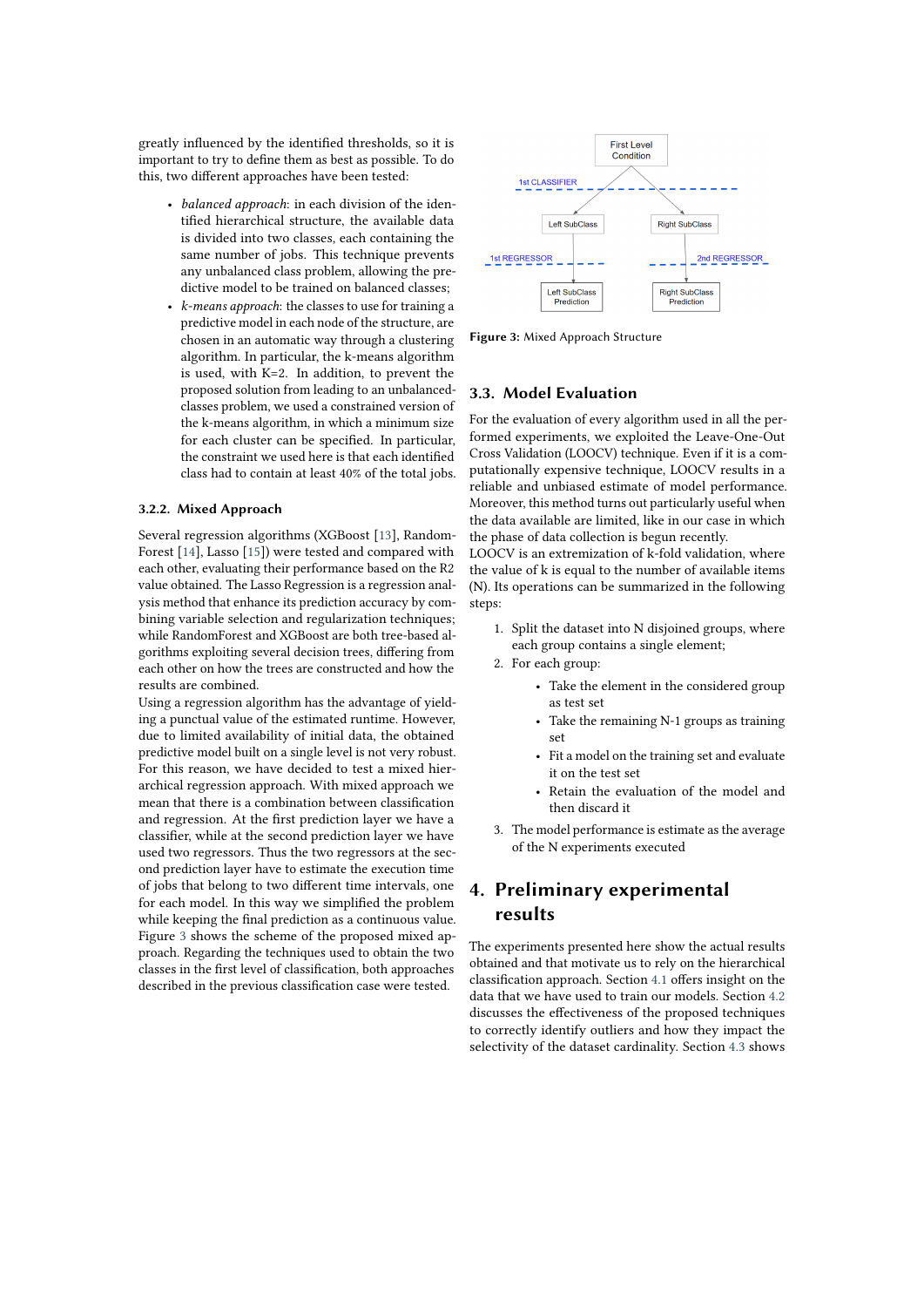the performance of classifier models, both normal and with the hierarchical structure. Section 4.4 presents the results obtained with different regression algorithms and the hierarchical mixed approach.

#### **4.1. Dataset Description**

Our data was extracted from a PBS (Portable Batch System) server used to run simulations of various nature, from aerodynamics to virtual crash tests, related to the automotive context. Our data belong to two main categories, i.e. explicit and implicit jobs. The implicit methods use an algorithm "step by step", in which an appropriate convergence criterion allows the analysis to continue or not, reducing the time increment, depending on the accuracy of the results at the end of each step. Using the explicit methods does not have problems of non-convergence, since in this case the time increment is defined at the beginning and remains constant during the calculation. After the data collection phase, the dataset contains about 6000 records, each of which represents a job submitted in the cluster. Jobs can be performed by five different solvers, depending on the type of analysis to be run. A summary of the solvers contained in our dataset is given in Table 1. Due to the different parameters that characterize each solver, and due to very different execution times between solvers, the analyses described below consider only one solver at a time.



**Figure 4:** KDE plot for execution times of two different solvers

As a demonstration of the differences between the solvers, Figure 4 shows the kernel density estimate (KDE) plot for the execution times of an explicit solver (Adams) and an implicit solver (Optistruct). KDE represents the data using a continuous probability density curve and the x-axis in the figure show how the jobs belonging to the two solvers occupy very different ranges of execution times, with much greater times for the explicit solver.

| Table 1 |  |
|---------|--|
| Solvers |  |

| Type     | Solver name | <b>Application Field</b>     |
|----------|-------------|------------------------------|
| Explicit | Adams       | Multi body approach          |
| Explicit | Radioss     | Crash Simulation             |
| Implicit | Abaqus      | Linear/Non linear analysis   |
| Implicit | Nastran     | FE Analysis                  |
| Implicit | Optistruct  | FE Analysis and optimization |

#### **4.2. Data Cleaning**

In this preprocessing phase we tried to remove all the jobs having an anomalous execution time compared to the runtimes of the other jobs. To do this, 3 different methodologies were tested as discussed in Section 3.1, based on: i) interquartile range (IQR), 95th centile, 99th centile. The percentage of jobs labeled as outliers by each of the three techniques, separately by solver, is shown in Table 2.

| Table 2                                    |  |
|--------------------------------------------|--|
| The number of outlier jobs for each solver |  |

| Solver     | <b>IQR</b> | 95th centile | 99th centile |
|------------|------------|--------------|--------------|
| Adams      | 14%        | 10%          | 2%           |
| Radioss    | $1\%$      | 10%          | 2%           |
| Nastran    | 11%        | 10%          | 3%           |
| Optistruct | 8%         | 11%          | 3%           |
| Abaqus     | 11%        | 10%          | $2\%$        |

Since we can not know in advance which of the 3 techniques will lead to greater benefits, in the following analysis we compared the results obtained with different preprocessing techniques, evaluating then the best of them. However, from Table 2 we can see that the IQR and 95th centile techniques show rather similar results (with an average difference of about 3%); instead the 99th centile technique often identifies a very low percentage of outliers compared to the other techniques. For this reason, in the following analyses we will consider only the IQR and the 99th centile techniques, comparing the results obtained with these two different approaches.

#### **4.3. Classification Model Evaluation**

We have conducted a series of experiments with the proposed hierarchical approach, testing different preprocessing techniques and different strategies for identifying thresholds.

Table 3 contains the F-score values obtained using the 99th centile as preprocessing step and the k-means for thresholds identification, since it is the configuration with which the best results were obtained. For each solver, the first column of the table shows the results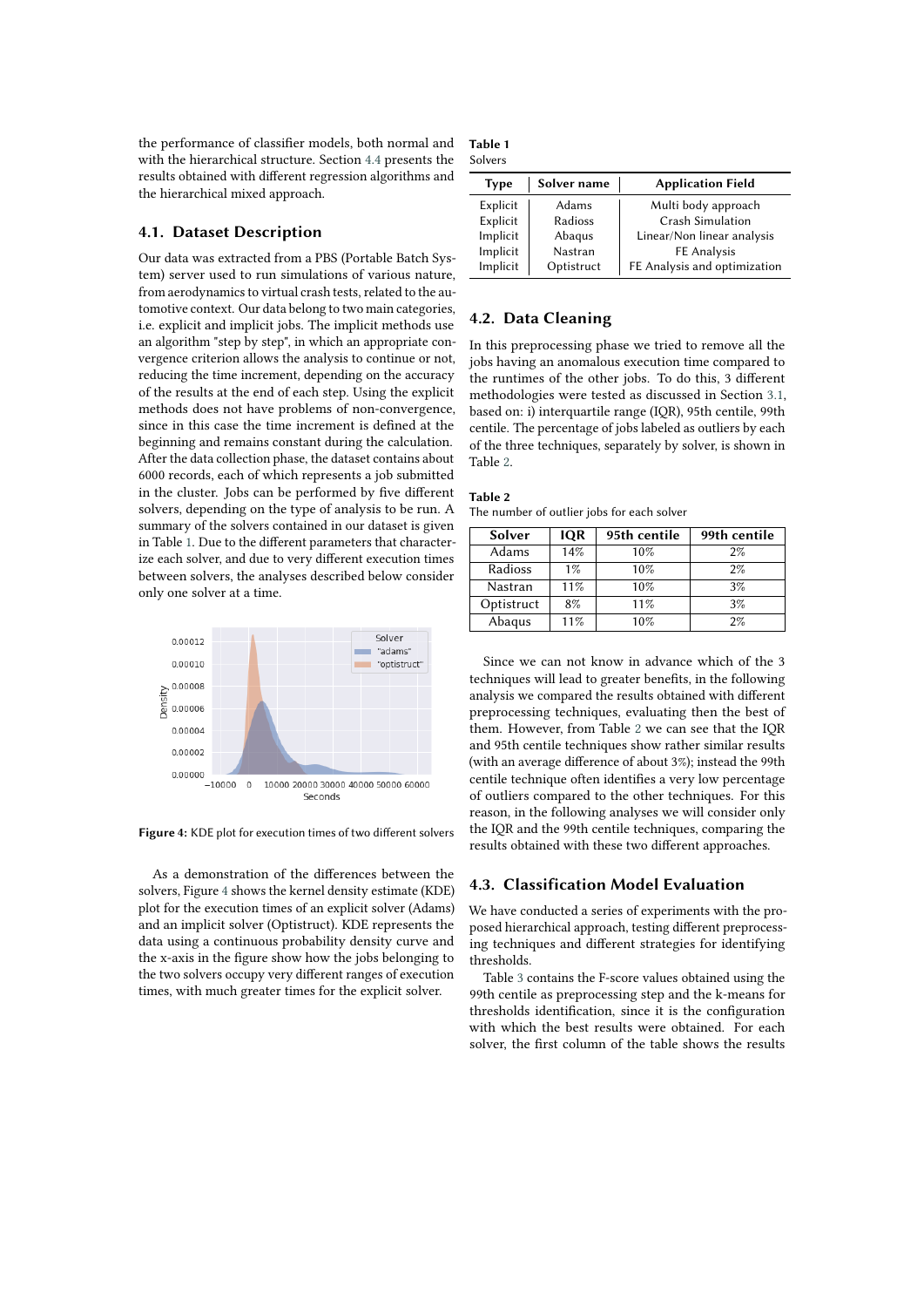| Table 3                                        |  |
|------------------------------------------------|--|
| <b>F-score for Hierarchical Classification</b> |  |

|            | 1st level<br>classification |      |      | classification |      |      |
|------------|-----------------------------|------|------|----------------|------|------|
| Solver     |                             | 2    |      | $\overline{2}$ | 3    | 4    |
| Adams      | 0.90                        | 0.82 | 0.91 | 0.86           | 0.82 | 0.66 |
| Radioss    | 0.71                        | 0.72 | 0.76 | 0.25           | 0.79 | 0.61 |
| Nastran    | 0.85                        | 0.79 | 0.89 | 0.86           | 0.93 | 0.90 |
| Optistruct | 0.91                        | 0.94 | 0.89 | 0.81           | 0.82 | 0.64 |
| Abaqus     | 0.82                        | 0.69 | 0.81 | 0.67           | 0.88 | 0.80 |

for the first classification level (where the first two classes are identified), while the second column contains the F-score values obtained in the second level of classification (classes 1 and 2 for the left sub-branch, classes 3 and 4 for the right sub-branch). To better illustrate our methodology, a focus on a specific solver is also represented in Figure 5, that shows the hierarchical approach specifically for the *Nastran* solver, indicating the relevance of the identified classes in a real context. The predictive model used in all the nodes is the XGBoost and on the figure are indicated the F-Score values for each prediction. Here, the implemented model is able to predict quite efficiently whether the execution time of an analyzed job will be less than 8 minutes, between 8 and 16 minutes, between 16 and 30 minutes, or greater than 30 minutes. For solvers with different characteristics obviously different thresholds will be obtained; however the results in the Table 3 indicate that, except for the Radioss solver (where the results obtained are below the average behavior), for all solvers we are able to predict quite accurately which class a job should belong to.



**Figure 5:** Nastran Hierarchical Approach

In order to validate the results obtained with the hierarchical approach, we conducted also a series of experiments with a more traditional methodology and we compared them with our results. The traditional methodology consists in a "single" level approach, in which the algorithm used is always an XGBoost, but there is no a hierarchical structure. The results in Table 4 represent the

baseline against which we want to compare our methodology. The table shows the results obtained with both the two preprocessing techniques (IQR vs 99th centile) and with both the strategies to define the subdivision in classes (k-means vs balanced approach). For reasons of space, each solver has been indicated in this table only by its initials (Ad, R, N, O, Ab); moreover, 'K-M' stands for k-means, while 'Bal' indicates the balanced approach. Comparing the f-score values obtained in the two methodology, it is evident how the hierarchical structure allows to obtain better performances than the baseline approach, whatever preprocessing technique is used.

**Table 4** Baseline Classification F-score

|          | <b>IQR</b> |                |      | 99%  |      |                |      |      |
|----------|------------|----------------|------|------|------|----------------|------|------|
| Solver   | 1          | $\overline{2}$ | 3    | 4    | 1    | $\overline{2}$ | 3    | 4    |
| Ad. K-M  | 0.79       | 0.52           | 0.28 | 0.75 | 0.80 | 0.63           | 0.46 | 0.60 |
| Ad. Bal  | 0.75       | 0.64           | 0.49 | 0.72 | 0.78 | 0.71           | 0.59 | 0.71 |
| $R. K-M$ | 0.44       | 0.44           | 0.23 | 0.14 | 0.44 | 0.48           | 0.23 | 0.62 |
| R. Bal   | 0.26       | 0.55           | 0.54 | 0.57 | 0.21 | 0.35           | 0.42 | 0.64 |
| N. K-M   | 0.66       | 0.49           | 0.87 | 0.57 | 0.85 | 0.75           | 0.66 | 0.57 |
| N. Bal   | 0.83       | 0.83           | 0.73 | 0.67 | 0.79 | 0.69           | 0.71 | 0.65 |
| $O. K-M$ | 0.67       | 0.84           | 0.68 | 0.68 | 0.67 | 0.64           | 0.73 | 0.84 |
| O. Bal   | 0.64       | 0.60           | 0.56 | 0.76 | 0.72 | 0.54           | 0.70 | 0.77 |
| Ab. K-M  | 0.56       | 0.77           | 0.58 | 0.55 | 0.76 | 0.45           | 0.65 | 0.75 |
| Ab. Bal  | 0.60       | 0.61           | 0.57 | 0.62 | 0.55 | 0.69           | 0.60 | 0.64 |

#### **4.4. Mixed Model Evaluation**

In the approach that exploit regression algorithms to estimate the execution time, the output of the predictive model is a continuous numerical value that indicates the runtime of the considered jobs. Table 5 contains the R2 values obtained with three different Regressors: RandomForest Regressor (RF), XGBoost Regressor and Lasso Regressor. The results obtained with RandomForest and XGBoost are very similar, both of them much better than the results obtained with a Lasso Regressor, which does not perform well. Furthermore, from the baseline table, we see that the results obtained after removing the outliers through the 99th centile, are on average higher than those obtained using the IQR. For this reason we use the 99th centile technique for testing our approach. Currently, the mixed approach is still an experimental approach and for now it has been tested on only one solver. The results are shown in Figure 6, where the considered solver is Nastran and the algorithm used is the XGBoost (both for classification and regression). We can see that the first classification level is the same obtained in Figure 5, with the same values of F1-score. Then, unlike the classification approach, in the mixed approach we used two regression models in the second level (one for each sub-branch), able to predict the value of execution time of the considered job.

By having a first classification level that can distin-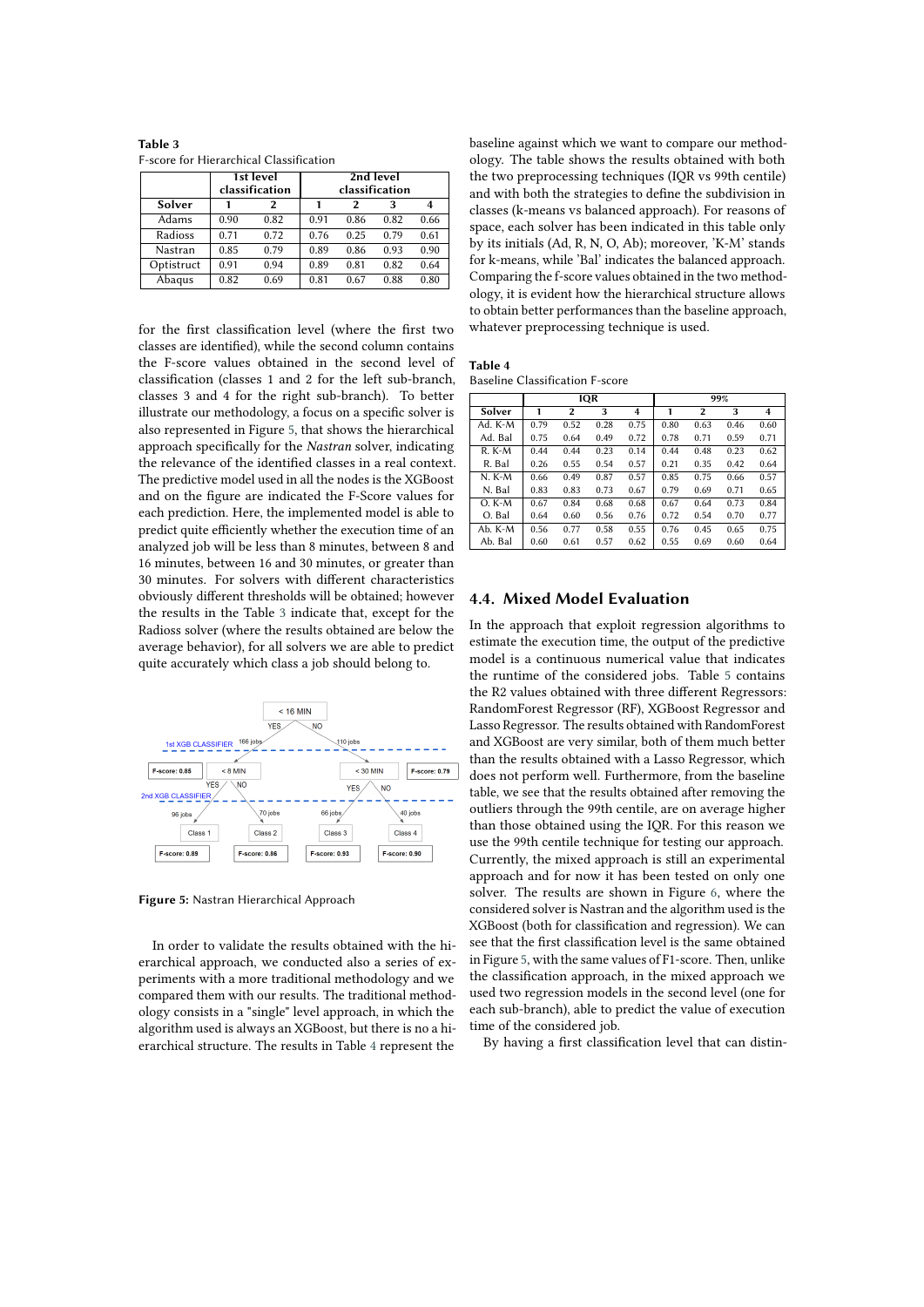**Table 5** Baseline Regression R2

|            | RF         |      | <b>XGBoost</b> |      | Lasso      |      |
|------------|------------|------|----------------|------|------------|------|
| Solver     | <b>IOR</b> | 99%  | <b>IOR</b>     | 99%  | <b>IOR</b> | 99%  |
| Adams      | 0.31       | 0.70 | 0.36           | 0.69 | 0.23       | 0.27 |
| Radioss    | 0.27       | 0.27 | 0.27           | 0.28 | 0.09       | 0.12 |
| Nastran    | 0.38       | 0.39 | 0.40           | 0.37 | 0.08       | 0.09 |
| Optistruct | 0.63       | 0.45 | 0.60           | 0.44 | 0.40       | 0.43 |
| Abagus     | 0.36       | 0.41 | 0.38           | 0.42 | 0.10       | 0.09 |

guish two categories of jobs, the R2 values obtained in the second regression level are now higher than those obtained with the Nastran solver using the baseline approach. Moreover, the mean absolute error (MAE) values shown in Figure 6, indicates that the average error associated with jobs that last less than 16 minutes is just over one minute (69 seconds), therefore an acceptable error in our use-case. Regarding instead the mean absolute error associated with jobs that last longer than 16 minutes, this one turns out to be about 11 minutes, so a bit more impactful.



**Figure 6:** Nastran Mixed Approach

The error grows as execution times increase. So, for the considered solver, the better choice could be to adopt techniques of regression in order to estimate low execution times; and to use instead a classification approach in order to predict the classes to which the job will belong when it deals with longer execution times.

# **5. Discussion and Future Research direction**

We have presented a classification hierarchical model which is able to address a multiclass problem by dividing its complexity among multiple prediction layers. In this way every classifier has to deal with a binary classification problem, instead of a multiple classification. Even if the amount of data in the considered use case is limited our approach has shown a promising performance also compared to single prediction level approaches. Especially in the classification context the hierarchical approach performs better than the normal approach. We have also tried some experiments in which more than one solver is taken into account. However, due to the fact that every solver takes into account a different set of variables the resulting dataset is very sparse. This issue combined with the limited amount of data leads to poor predictions with both the hierarchical approach and a single prediction level method. Once that the data in our possession has reached a higher numerosity, it will allow us to investigate whether or not our hierarchical approach can outperform more classical approaches in a more complex environment. A higher amount of data means that the impact of the different variables taken into account will be reduced. Currently we are still working on this project and we already have different improvements that we want to address. We will keep gathering more data that will allow us to build more stable and robust models. We also intend to further investigate the possibility of building a model that is able to make predictions on the whole set of solvers, instead of relying on a different model for every solver. Finally we intend to integrate our model inside the HPC structure in order to help it assess the pending time of newly submitted jobs.

### **References**

- [1] C. Liu, L. Dai, Y. Lai, G. Lai, W. Mao, Failure prediction of tasks in the cloud at an earlier stage: a solution based on domain information mining, Computing 102 (2020) 2001–2023. doi:[https://doi.org/](http://dx.doi.org/https://doi.org/10.1007/s00607-020-00800-1) [10.1007/s00607-020-00800-1](http://dx.doi.org/https://doi.org/10.1007/s00607-020-00800-1).
- [2] M. Jassas, Q. H. Mahmoud, Failure analysis and characterization of scheduling jobs in google cluster trace, in: IECON 2018 - 44th Annual Conference of the IEEE Industrial Electronics Society, IECON 2018 - 44th Annual Conference of the IEEE Industrial Electronics Society, Omni Shoreham, United States, 2018, pp. 3102–3107. doi:[https://doi.org/10.](http://dx.doi.org/https://doi.org/10.1109/IECON.2018.8592822) [1109/IECON.2018.8592822](http://dx.doi.org/https://doi.org/10.1109/IECON.2018.8592822).
- [3] C. Liu, J. Han, Y. Shang, C. Liu, B. Cheng, J. Chen, Predicting of job failure in compute cloud based on online extreme learning machine: A comparative study, IEEE Access 5 (2017) 9359-9368. doi:[https:](http://dx.doi.org/https://doi.org/10.1109/ACCESS.2017.2706740) [//doi.org/10.1109/ACCESS.2017.2706740](http://dx.doi.org/https://doi.org/10.1109/ACCESS.2017.2706740).
- [4] A. Rosà, L. Y. Chen, W. Binder, Failure analysis and prediction for big-data systems, IEEE Transactions on Services Computing 10 (2017)